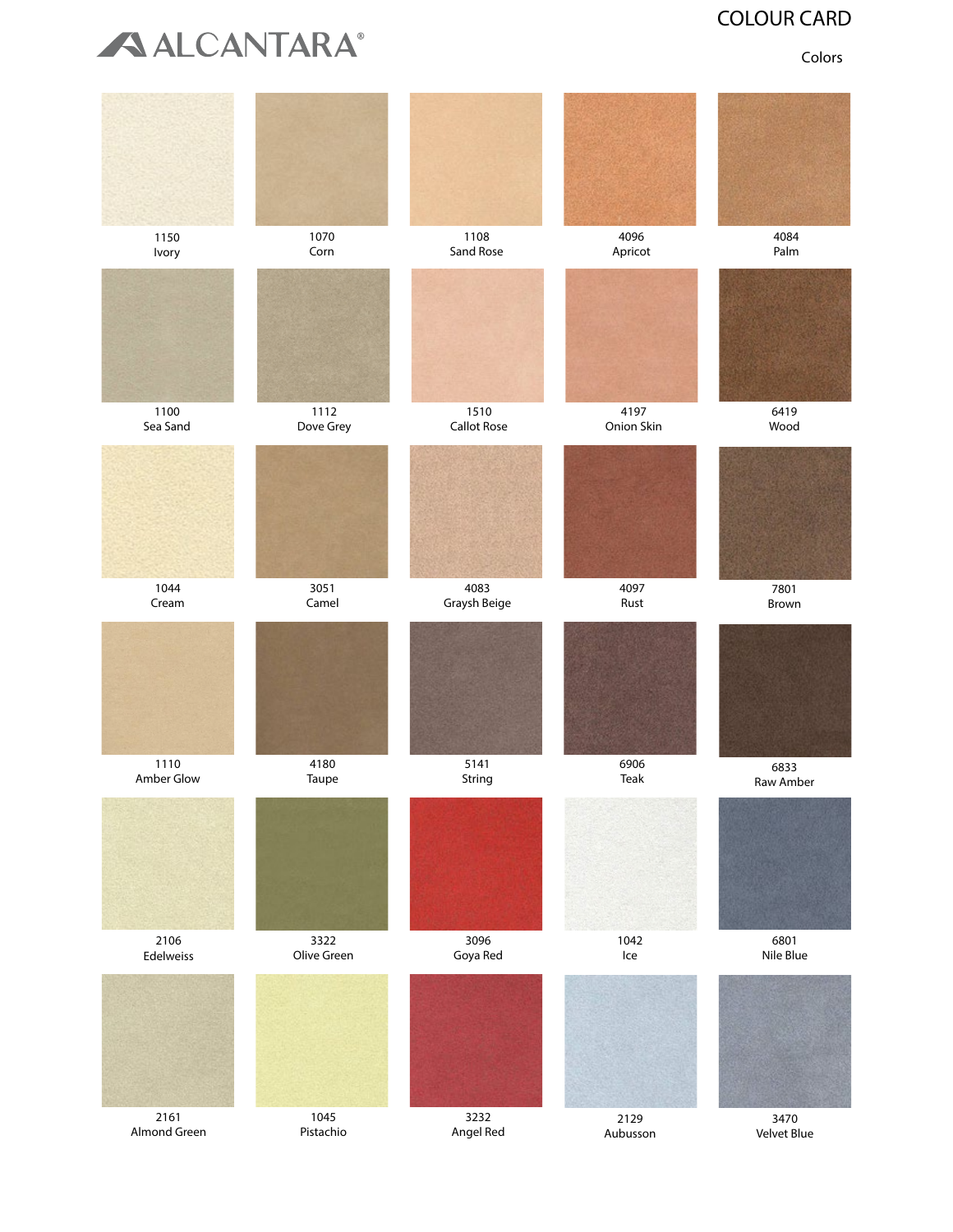

## COLOUR CARD COLOUR CARD

Colors

| 2156          | 1125           | 5301         | 4175                 | 4078              |
|---------------|----------------|--------------|----------------------|-------------------|
| Celadon Green | Sun            | Sanguine Red | Porcelain Blue       | Pearl Grey        |
|               |                |              |                      |                   |
| 4118          | 1047           | 5201         | 7586                 | 5810              |
| Laurel Green  | Mandarin       | Zinnia Red   | <b>Bohemian Blue</b> | <b>Stone Grey</b> |
|               |                |              |                      |                   |
| 6405          | 1016           | 8801         | 6408                 | 3460              |
| Lichen Green  | Curry          | Pompeian Red | Infanta Blue         | Mars Grey         |
|               |                |              |                      |                   |
| 6501          | 4077           | 7569         | 6503                 | 6404              |
| Robin Hood    | Cuoia          | Aubergine    | Commodore Blue       | Chic Grey         |
|               |                |              |                      |                   |
| 6407          | 4025           | 6601         | 7941                 | 6406              |
| Kiwi          | Cadmium Orange | Violet       | Navy Blue            | Sea Green         |
|               |                |              |                      |                   |
| 4702          | 4224           | 4048         | 6440                 | 6422              |
| Eucalyptus    | Orange Tan     | Ruby Red     | Powder Blue          | Anthracite        |